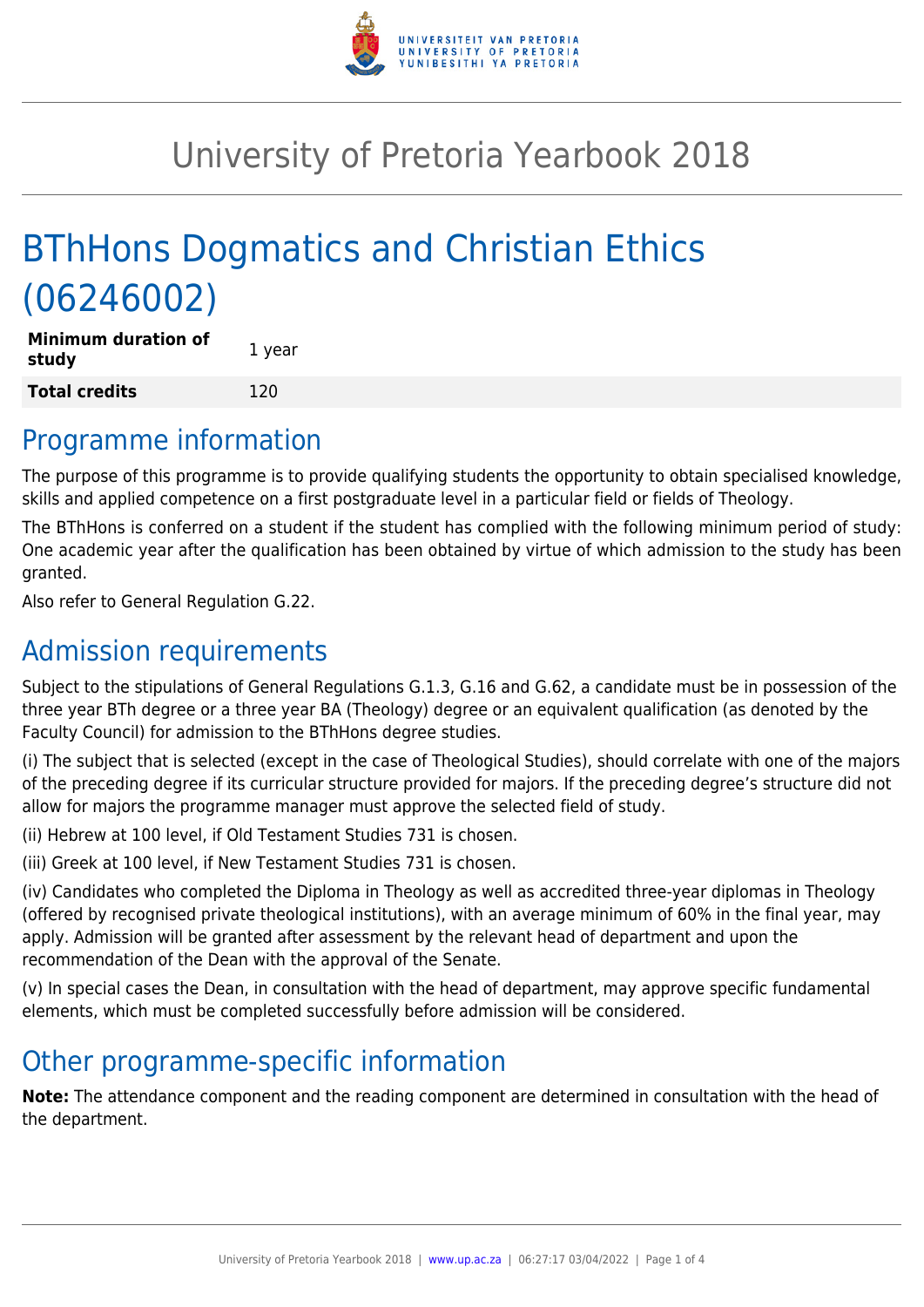

## Examinations and pass requirements

#### **Examination regulations applicable to honours degrees in the faculty**

A student may not sit for an examination for the honours degree more than twice in the same module, subject to exceptions approved by the Dean, on the recommendation of the head of department. A percentage mark is given provided that the passmark is at least 50% and at least 75% as a pass with distinction.

## Research information

#### **Article for publication**

Unless Senate, on the recommendation of the supervisor, decides otherwise, a student, before or on submission of a dissertation, must submit at least one draft article for publication in a recognized academic journal and in the case of a thesis, must submit proof of submission of an article issued by an accredited journal, to the Head: Student Administration.

The draft or submitted article, as the case may be, should be based on the research that the student has conducted for the dissertation/thesis and be approved by the supervisor if the supervisor is not a co-author. The supervisor shall be responsible for ensuring that the paper is taken through all the processes of revision and resubmission, as may be necessary. Conferment of the degree may be made subject to compliance with the stipulations of this regulation.

### Pass with distinction

The degree is conferred with distinction on a student who obtains a weighted average (GPA) of 75% in all the prescribed modules, provided not one of the modules had been failed previously and that the programme was completed within the minimum prescribed period.

### General information

#### **Registration for postgraduate programmes**

#### **1. Concurrent registration for a second postgraduate programme**

No student is allowed to register for more than one postgraduate programme concurrently, except where the student's academic record warrants it and with the Dean's approval. Continuation of study for the second postgraduate programme will be subject to favourable progress reported by the heads of department in the Faculty of Theology. However, no student will be allowed to participate in examinations for a second postgraduate programme in another faculty during the examinations of the Faculty of Theology.

#### **2. Renewal of registration**

Students of the University are registered for one year of study. After an academic year has expired, students wishing to continue their studies at the University must renew their registration and pay such fees for renewal of registration as prescribed.

No interruption may occur in a postgraduate student's registration for a postgraduate study programme. Should a student interrupt his/her studies, such a student will upon re-registration be liable for the full fees applicable to the degree programme.

If a student interrupts registration for the postgraduate programme and it is not renewed within four years of the first registration, the credits obtained will no longer be valid. The student should repeat the modules already passed.

A student for an honours degree must complete his or her studies within two years. Under special circumstances,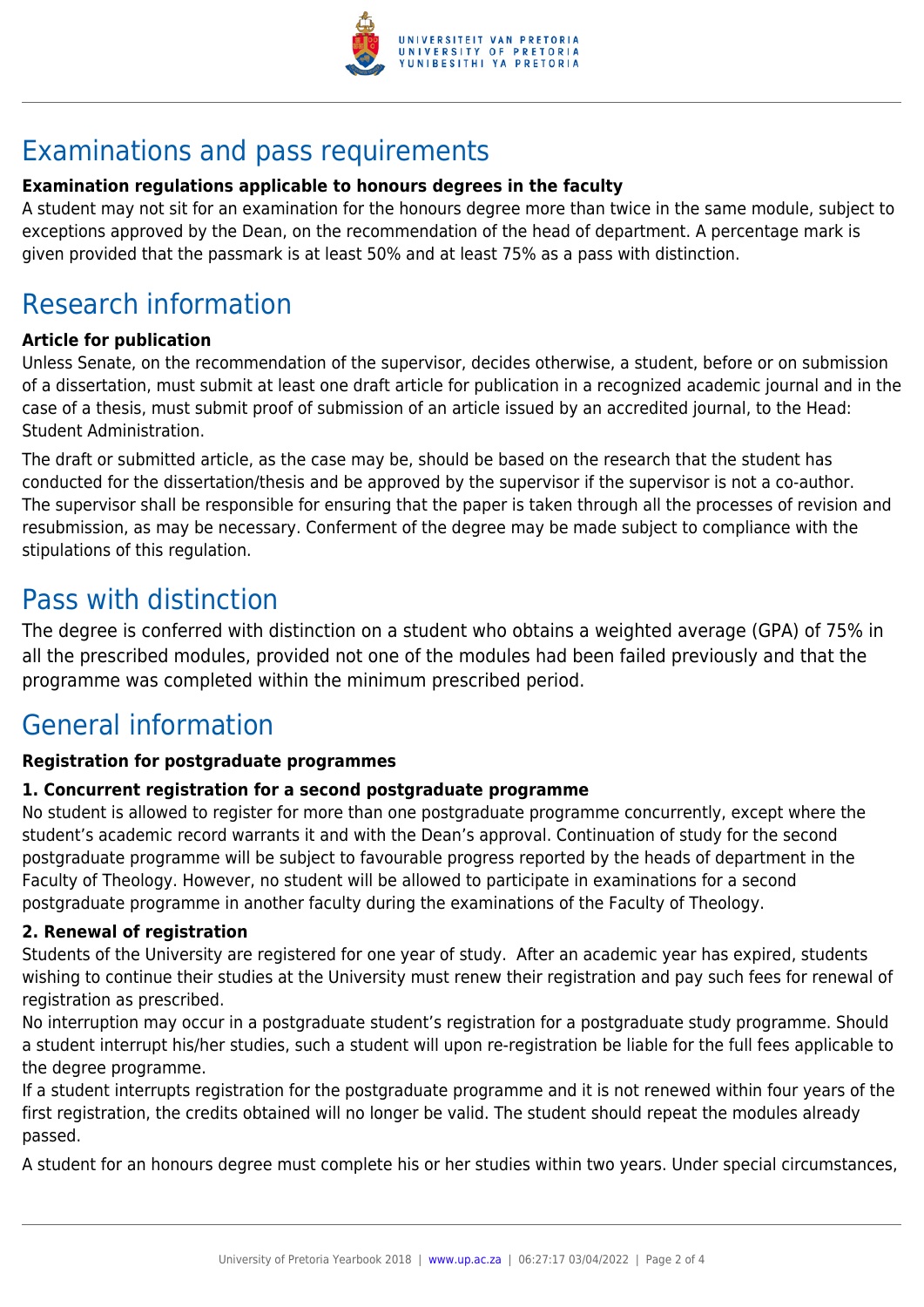

the Dean, on the recommendation of the head of department, may give approval for a limited fixed extension of this period.

A master's degree is conferred on a student only if at least one year has expired after obtaining the qualifications required for master's study.

A doctorate is conferred on a student only if at least 12 months since registration for the doctorate at this University have expired. Subject to other faculty regulations, a student for a doctorate must complete his or her studies within three years after first registering for the degree. Under special circumstances, the Dean, on the recommendation of the head of department, may give approval for a limited fixed extension of this period.